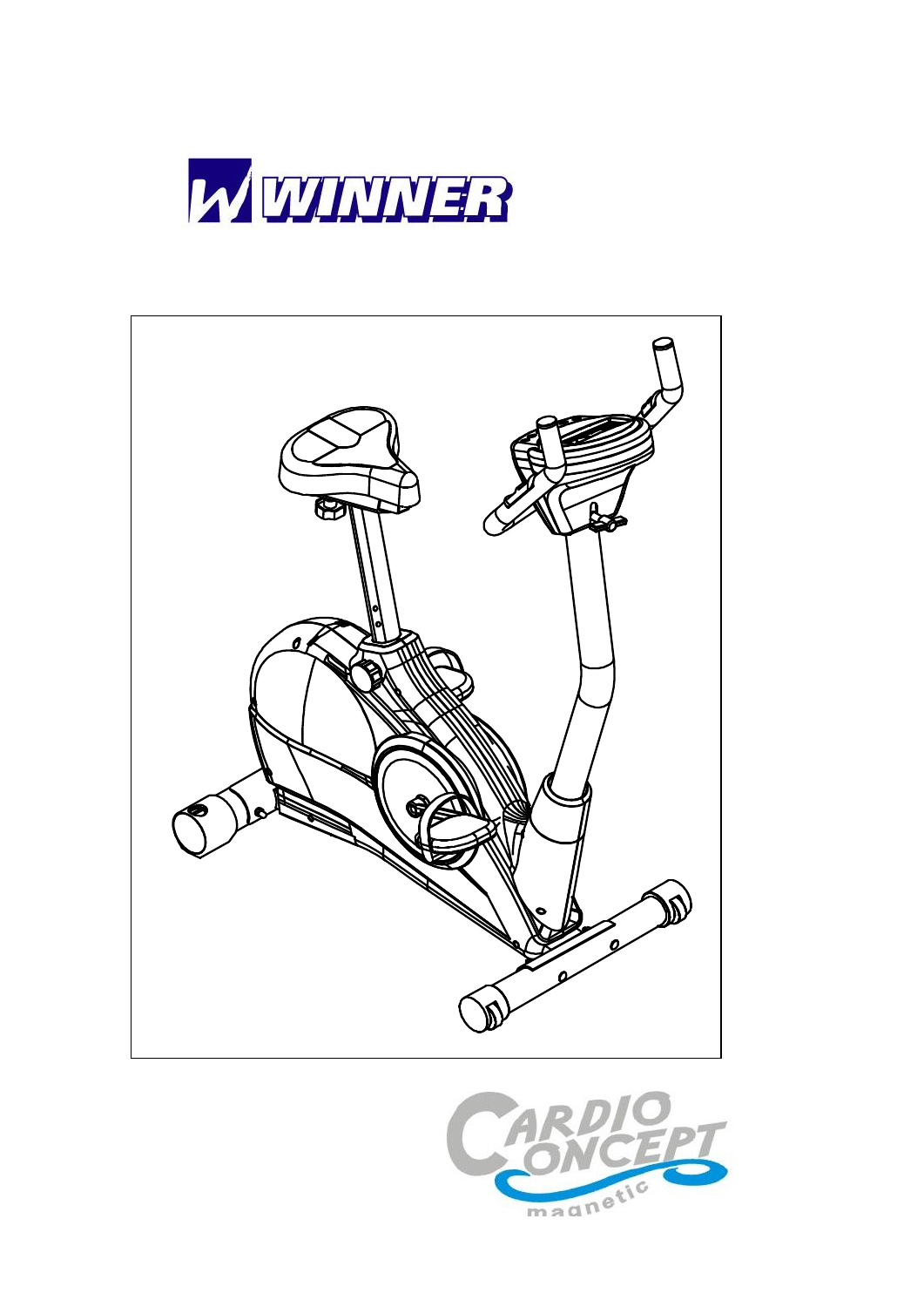### EXPLODE PICTURE

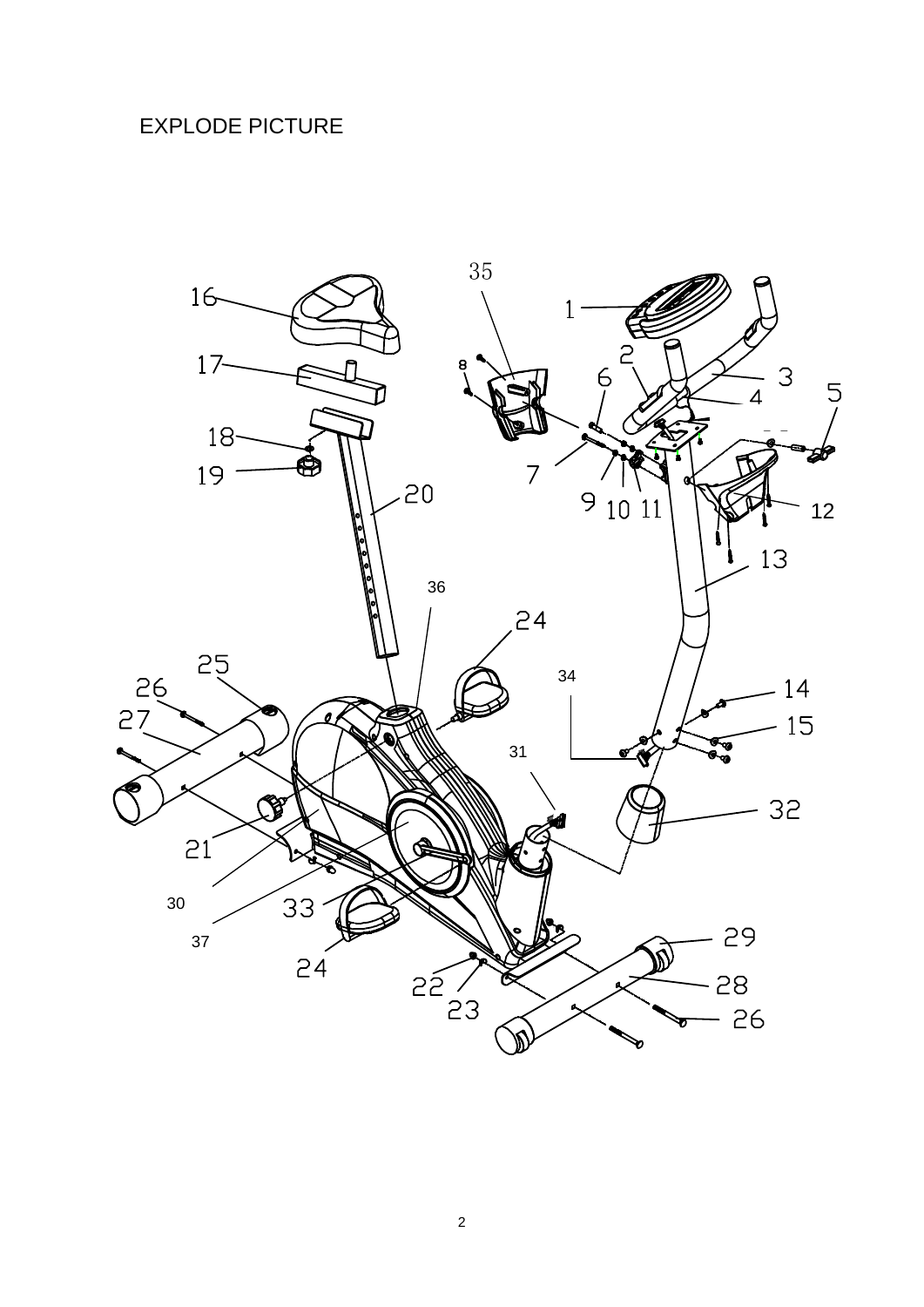### PARTS LISTS

| NO             | <b>DESCRIPTION</b>                        | <b>QUANTITY</b> |
|----------------|-------------------------------------------|-----------------|
| 1              | <b>COMPUER</b>                            | 1PC             |
| $\overline{2}$ | <b>PULSE SENSOR</b>                       | 1SET            |
| 3              | <b>FOAM GRIP FOR HANDLEBAR</b>            | 1SET            |
| 4              | <b>HANDLEBAR</b>                          | 1PC             |
| 5              | T-KNOB FOR HANDLEBAR                      | 1PC             |
| 6              | <b>BOLT FOR FIXING HANDLEBAR</b>          | 1PC             |
| 7              | <b>CARRIAGE SCREW</b>                     | 1PC             |
| 8              | <b>ROUND-HEADED SCREW</b>                 | 6PCS            |
| 9              | <b>SPRING WASHER</b>                      | 2PCS            |
| 10             | <b>FLAT WASHER</b>                        | 2PCS            |
| 11             | METAL COVER FOR HANDLEBAR                 | 1PC             |
| 12             | <b>REAR COVER FOR COMPUTER</b>            | 1PC             |
| 13             | <b>HANDLEBAR POST</b>                     | 1PC             |
| 14             | <b>SCREW FOR FIXING HANDLEBAR POST</b>    | 4PCS            |
| 15             | <b>WASHER FOR FIXING HANLEBAR POST</b>    | 4PCS            |
| 16             | <b>SADDLE</b>                             | 1PC             |
| 17             | <b>SEAT SLIP SET</b>                      | 1PC             |
| 18             | <b>FLAT WASHER</b>                        | 1PC             |
| 19             | <b>KNOB FOR SADDLE</b>                    | 1PC             |
| 20             | <b>SEAT POST</b>                          | 1PC             |
| 21             | <b>KNOB FOR SEAT POST</b>                 | 1PC             |
| 22             | NUT FOR REAR&FRONT STABILIZER             | 4PCS            |
| 23             | WASHER FOR REAR&FRONT STABILIZER          | 4PCS            |
| 24             | PEDAL                                     | 1SET            |
| 25             | FOOT CAP FOR REAR STABILIZER              | 1SET            |
| 26             | <b>BOLT FOR FRONT&amp;REAR STABILIZER</b> | 4PCS            |
| 27             | <b>REAR STABILIZER</b>                    | 1PC             |
| 28             | <b>FRONT STABILIZER</b>                   | 1PC             |
| 29             | <b>TRANSPORT WHEEL</b>                    | 1SET            |
| 30             | <b>RIGHT COVER</b>                        | 1PC             |
| 31             | <b>COMPUTER CABLE (DOWN)</b>              | 1PC             |
| 32             | <b>COVER FOR HANDLEBAR POST</b>           | 1PC             |
| 33             | <b>CRANK ARM</b>                          | 2PCS            |
| 34             | <b>COMPUTER CABLE (UP)</b>                | 1PCS            |
| 35             | FRONT COVER FOR COMPUTER                  | 1PCS            |
| 36             | <b>LEFT COVER</b>                         | 1PCS            |
| 37             | COVER FOR CRANK ARM                       | 2PCS            |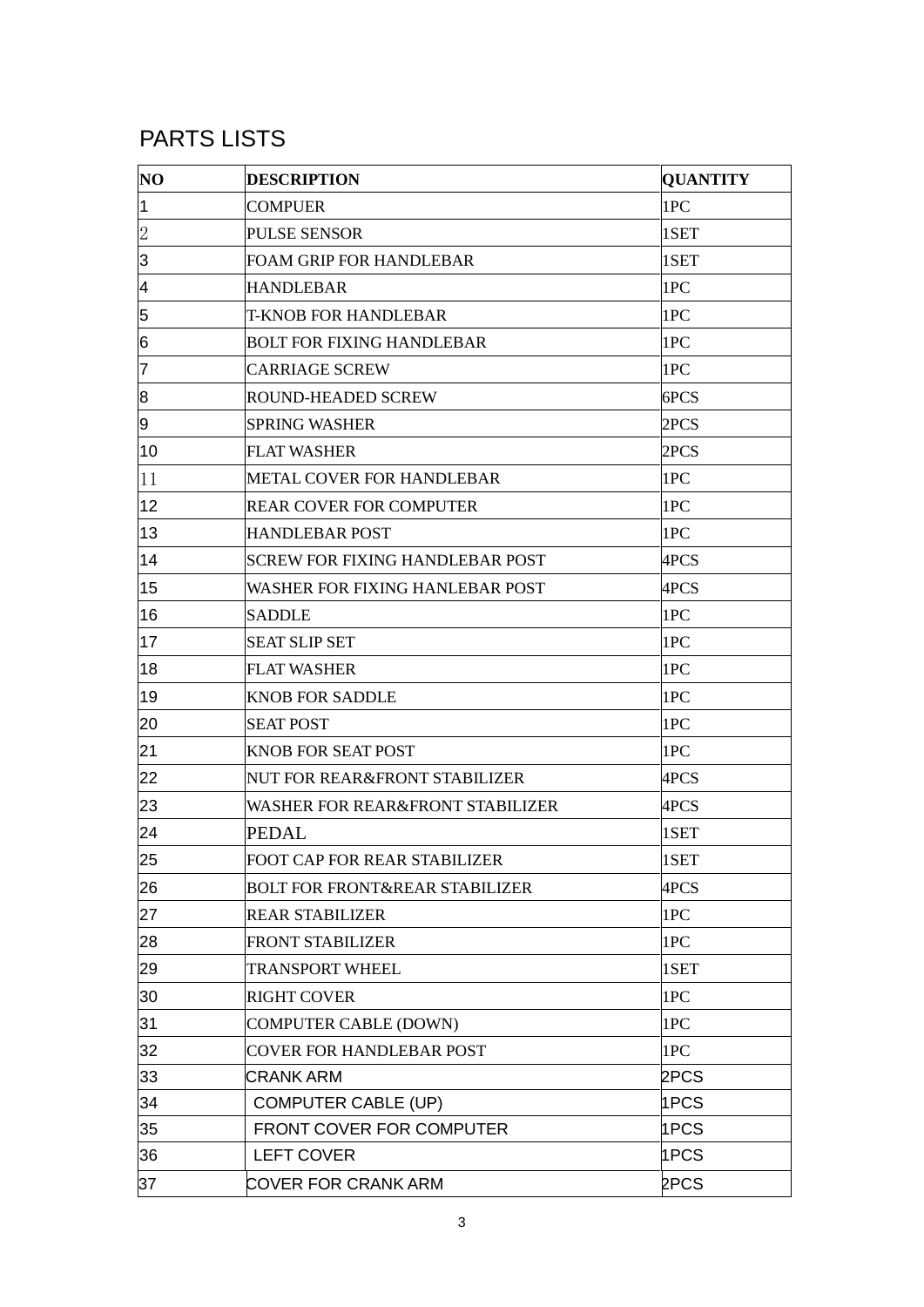#### **STEP I.**

- 1. Assemble the front (28) and rear (27) stabilizer to the base post with 4 bolts (26) wave washers (23) and 4 nuts (22).
- 2. Assemble the left (24) pedal onto left crank and assemble right pedal (24) onto right crank.

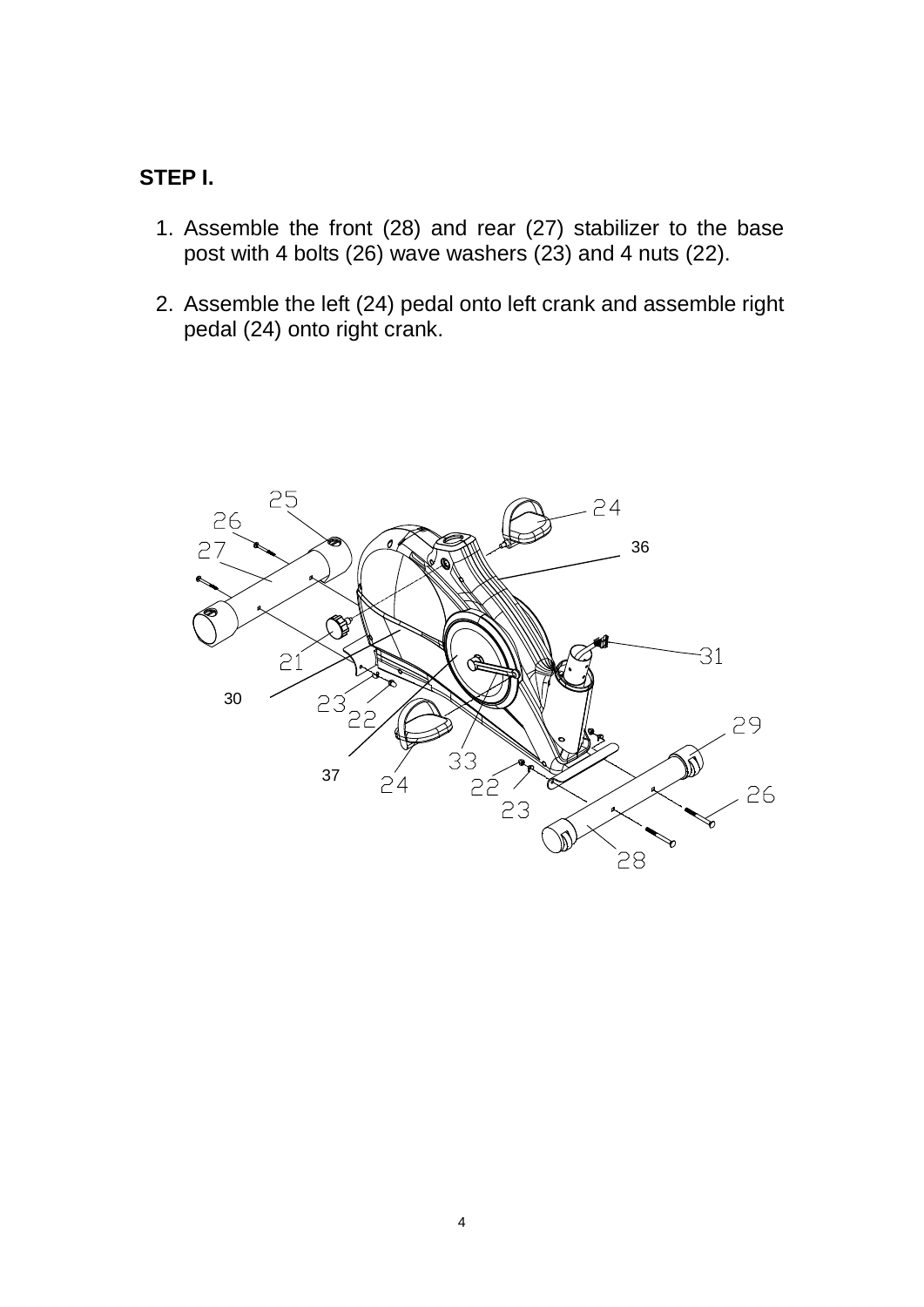#### **STEP 2.**

- 1. Assemble the seat (16) to the seat slip set (17) and use the knob for saddle (19) and one flat washer (18) , tighten it.
- 2. Put the plastic sleeve (36) for seat upright into the base post.
- 3. Put the seat post (20) into the base post.
- 4. Put the knob for seat post (21) into the hole of base post and tighten it.

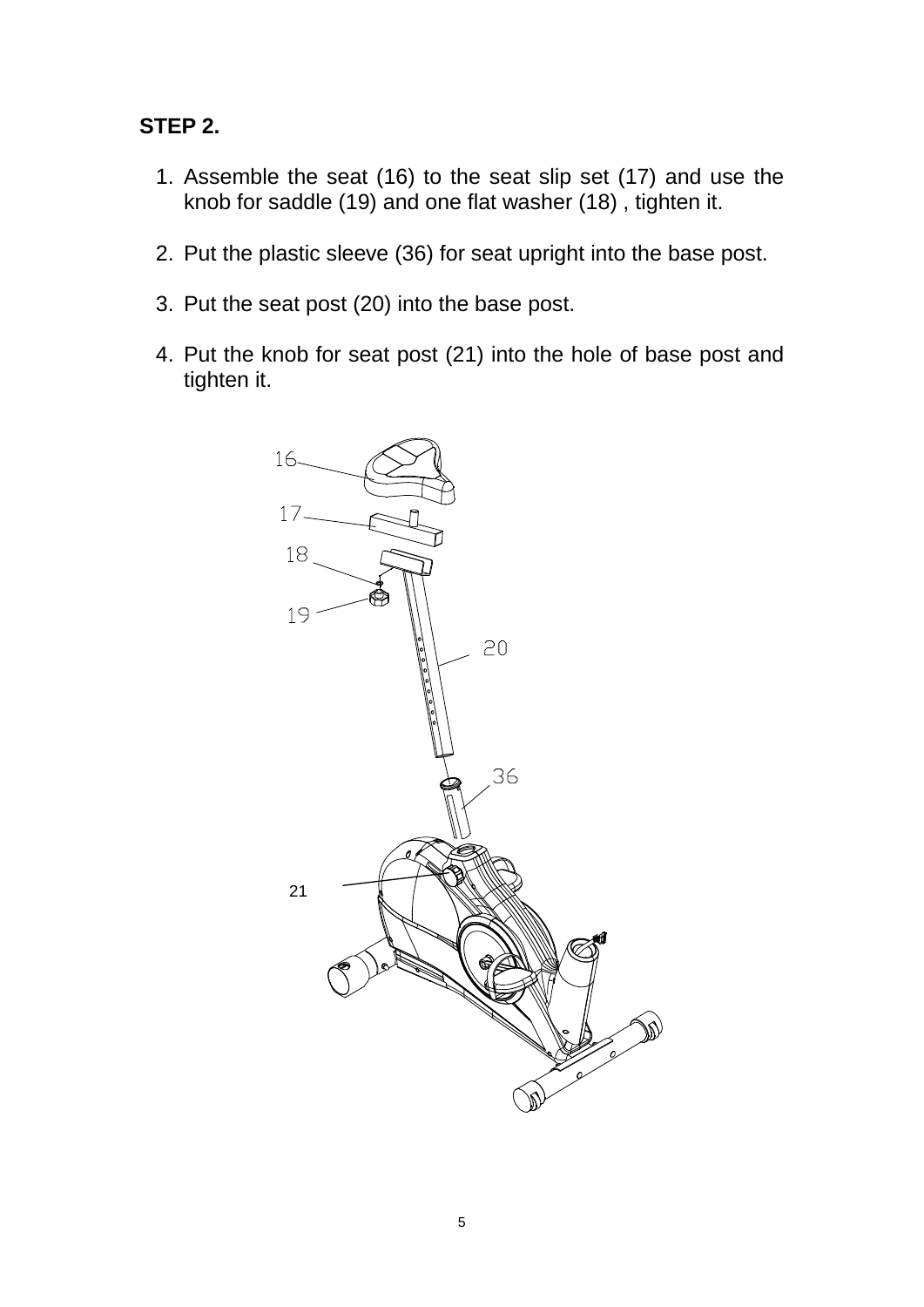#### **STEP 3.**

- 1. Assemble the cable of the exercise computer 1 (34) and the cable 2 (31) between the main frame and handlebar post as shown in the right picture. Make sure the assemble is tightness.
- 2. Assemble the handlebar post (13) to the main frame after the above one step. Fasten those 4 screws(14) and 4 bend washers  $(15)$ .
- 3. Assemble the cover (32)for handlebar post (13) onto the handlebar post and main frame.

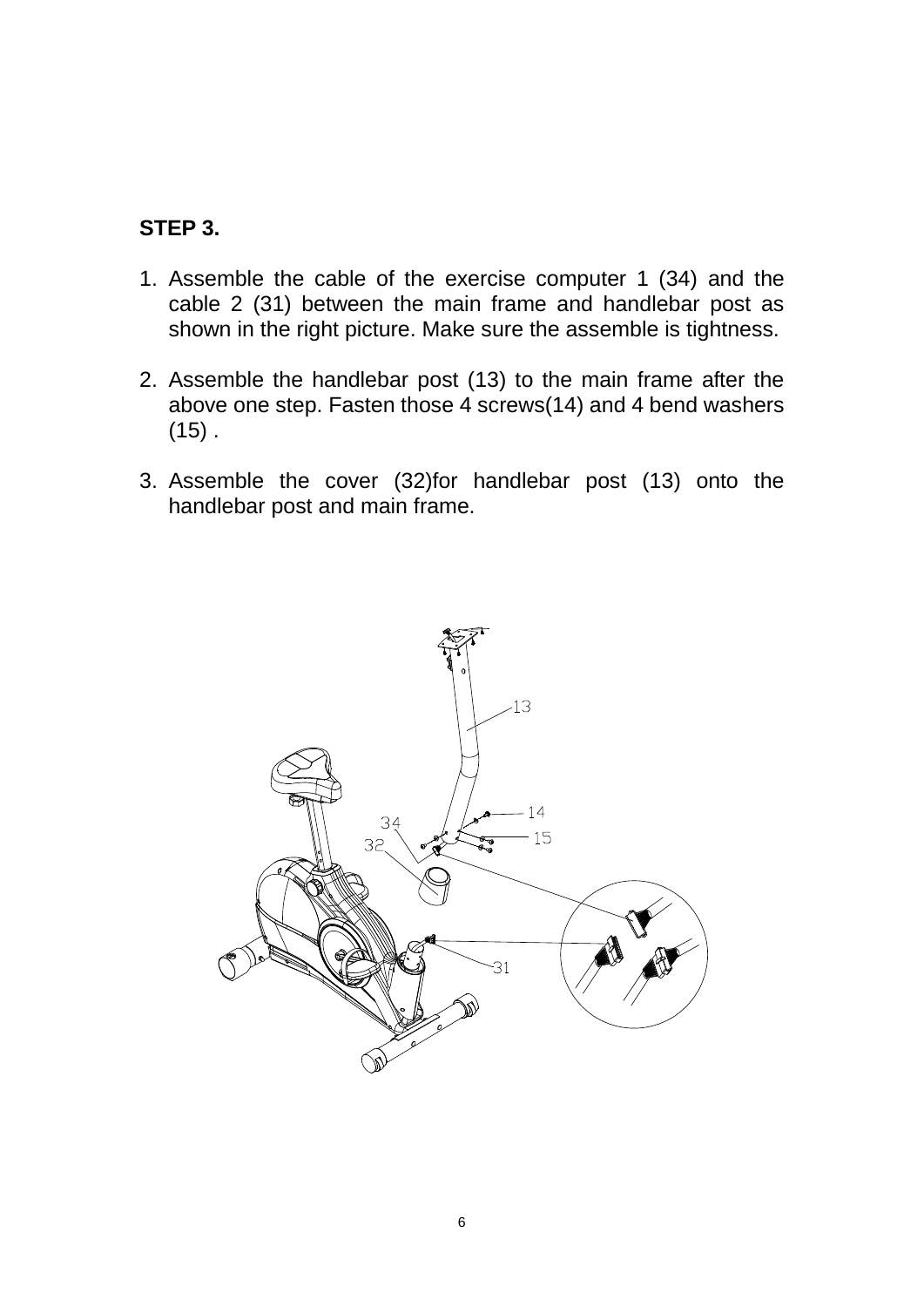#### **STEP 4.**

- 1. Assemble the handlebar (4) on the handlebar fixture and put the metal cover (11) on the top of handlebar, just put all together with flat washer (10) spring washer (9) and two screw (6&7) and fix it a little bit.
- 2. Please do not screw too tight at this moment. And then put the T-knob (5) into handlebar.
- 3. Assemble the computer (1) to the computer board with four screws .

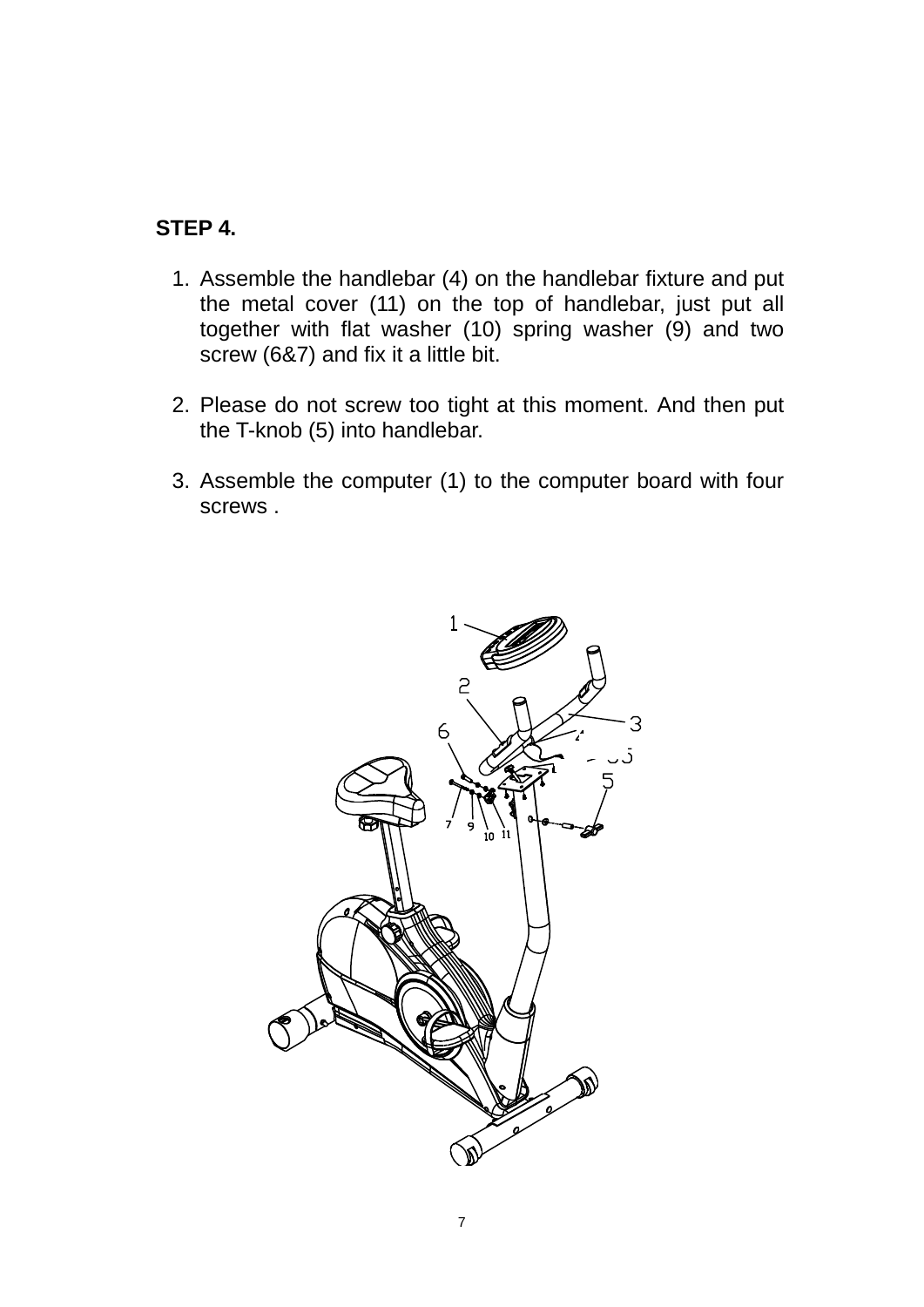### **STEP 5.**

1. Assemble the bracket for front cover for computer (12) & rear cover for computer with 6 round-headed screws. Tighten the T-KNOB.

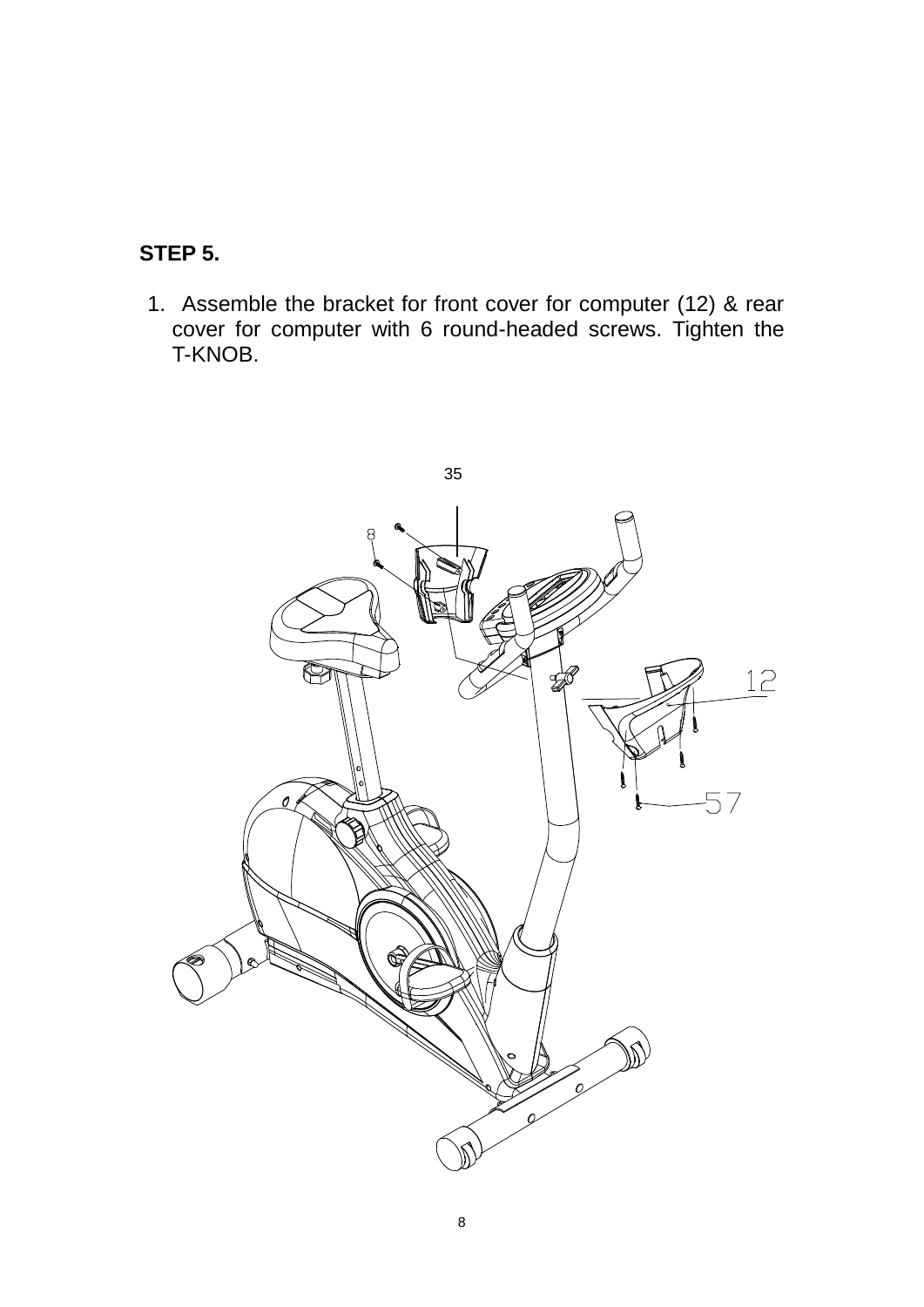### **Training Computer**

## **Button Function**

- **MODE** : press this button to select function.
- **RESET** :To reset the value of "Tome","Distance", "Calories", "Pulse"and "Watt".

 **Keep pressing this button for 3 seconds,all the value on display will reset to zero and LCD display will go vack to the original face with word "U1" keeping flashing.** 

- **ST/STOP** : To start or stop the exercise program.
- **UP** : To select the functions upwards for display or preseting by using this button.
- **DOWN** : To select the functions downwards for display or preseting by use this button.
- **RECOVERY**: To display your heart rate status after exercise with grade from F1 to F6. F1 is the best and F6 is the worst.

### **Function Description:**

- **SPEED** : To display current speed with range from 0.0 to 99.9 km/h.
- **RPM** : To display current Rpm(Repetition per minute) with range from 20 to 999 rpm.
- **TIME** : Count-Up : To accumulate total working time from zero up to 99.59 min:sec Count-Down: To count time backwards from preset value down to zero.

**DISTANCE** : Count-Up : To accumulate total working distance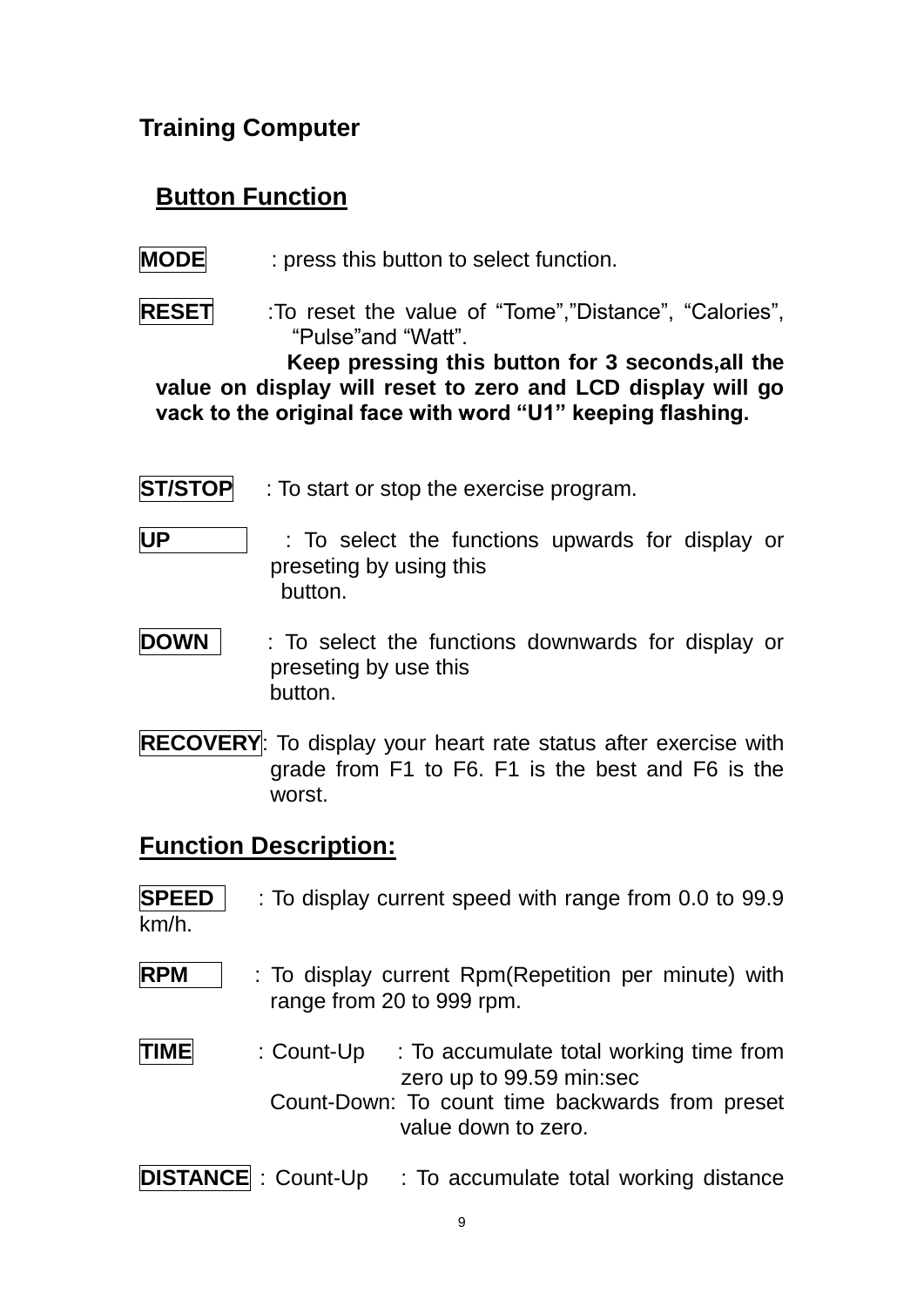#### from zero up to 99.59km Count-Down: To count the distance backwards from preset value down to zero.

**WATT** : To display the power value which the user is working on. Rangeis from 0 to 999 watts.

**CALORIES**: Count-Up : To accumulate total calorie consumption from zero up to 9999 cal. Count-Down : To count the calorie backwards from

| <u>UUUIIL DUWII . TU CUUIIL LIIG CAIUIIG DACKWATUS ITUITI</u> |                                     |                              |  |  |
|---------------------------------------------------------------|-------------------------------------|------------------------------|--|--|
| <b>Functions</b>                                              | <b>Display Range</b>                | <b>Preset Range</b>          |  |  |
| <b>SPEED</b>                                                  | $\sim$ 99.9 km/h<br>0.0             | <b>None</b>                  |  |  |
| <b>RPM</b>                                                    | $\sim$ 999 rpm<br>20 <sub>2</sub>   | <b>None</b>                  |  |  |
| <b>TIME</b>                                                   | $00.00 -$<br>99.59                  | 01:00<br>99:00<br>$\sim$     |  |  |
|                                                               | min:sec                             | min:sec                      |  |  |
| <b>DISTANCE</b>                                               | 0.00<br>$\sim$ 99.99 km             | 0.50<br>$\sim$ 99.50 km      |  |  |
| <b>WATT</b>                                                   | $\sim$ 999 watts<br>0               | $\sim$ 350 watts<br>$\bf{0}$ |  |  |
| <b>CALORIES</b>                                               | $\sim$ 9999 cal<br>$\boldsymbol{0}$ | $\sim$ 9990 cal<br>$\bf{0}$  |  |  |
| <b>PULSE</b>                                                  | 30<br>$\sim$ 240 bpm                | $\sim$ 240 bpm<br>30         |  |  |
| <b>RECOVERY</b>                                               | F <sub>1</sub><br>$\sim$ F6         | <b>None</b>                  |  |  |

preset valdown to zero.

**PULSE** : To display current heart rate figures.with preset heart rate value,as soon as the actual heart rate reaches the preset value,the computer will beep to remind you to stop exercise.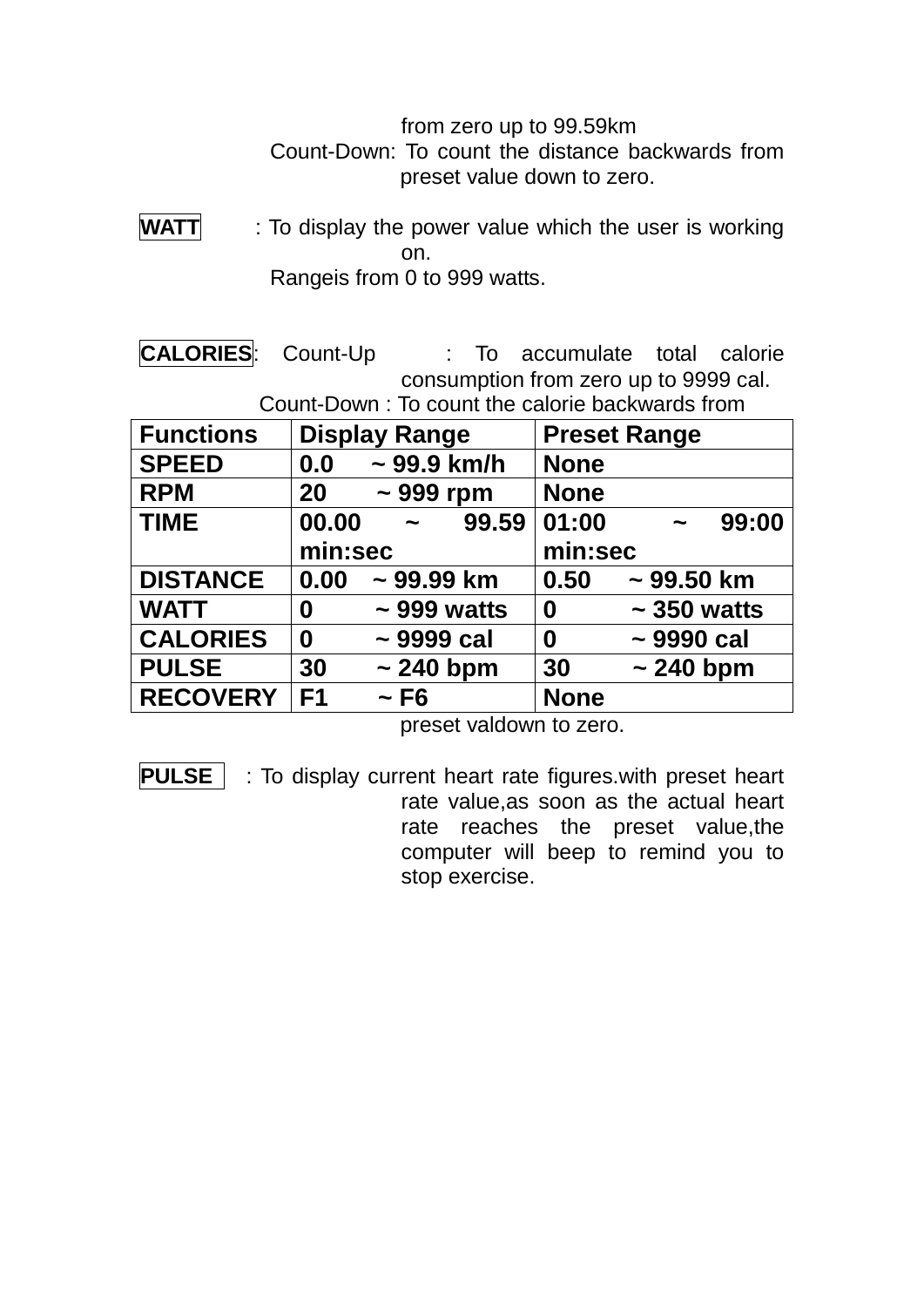# **Step 1**

- 1. Lnstall the batteries into the battery box on back side of the computer.
- 2. The LCD will show first the figure "78.0",then switch to the main display with the word "U1" flashing. "78.0" is the wheel circumference for this ergometer preset in the software. "U1" means user 1. Altogether, this computer allows 4 users to have memory feature for preset function value in last exercise program. For the second and later users,you may use "UP" button to select "U2", "U3" and "U4". Press the "MODE" button to finalize this function.

# Step 2

- 1. On the main display,the words "P", "MANUAL", "PROGRAM", "USER" and "TARGET H.R." is flashing.( "P" means pause)
- 2. Use "Up" and "Down" buttons to select one of them for your program.press "MODE" button to finalize this function.

# Step 3

- 1. If you select "MANUAL",use "UP" and "DOWN" button to select the load level.there are altogether 16 level for the brake system in this computer.press "MODE" button to finalize this function.
- 2. "TIME" is flashing.use "UP" and "DOWN" buttons to set your taget exercise time. If do not intend to set distance, just press the "MODE" button again.
- 3. "DISTANCE" is flashing.use "UP" and "DOWN" buttons toset your taget distance.if you do not intend to set distance,just press the "MODE" button again.
- 4. "CALORIES"is flashing. Use "UP" and "DOWN" buttons to set your taget calorie consumption.if you do not intend to set calories,just press the "MODE" button again.
- 5. "WATT" is flashing. Use "UP" and "DOWN" buttons to set your taget watt. Only in the "MANUAL" mode,you are able to set the taget "WATT".if you do not intend to set watt,just press "MODE" button again.
- 6. "PULSE" is flashing. Use "UP" and"DOWN" buttons to set your max.heart rate you may refer to your personal physician for such information.if you do not intend to set pulse,just press "MODE" again. So,the monitor will display yours heart rate value only.
- 7. Now,you may start your exercise program by press the "ST/STOP" button.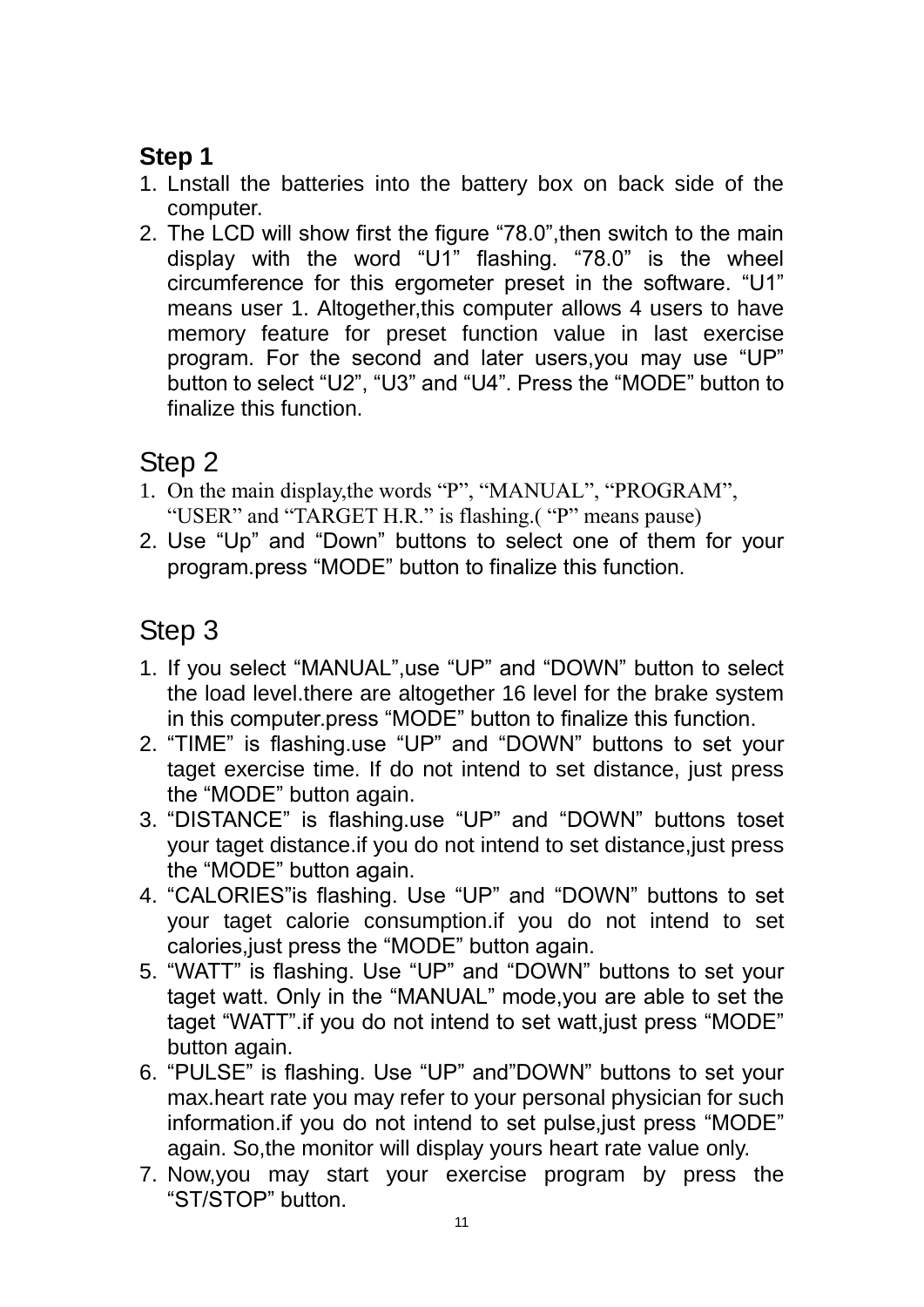# STEP 4

- 1. If you select "PROGRAM", use "UP" and "DOWN" buttons to select the program from profile 1 to profile 12. press "MODE" button to finalize the program profile.
- 2. Press AGAIN THE "mode" BUTTON". Then, you are now able to set your target value for function " TIME", "DISTANCE", "CALORIES" and "PULSE". Follow the Procedure of point(2) to(6) in step 3,you are able to finalize this program. But in this "PROGRAM" mode,the "WATT" value can not be preset. Please take notice of this difference.
- 3. If you do not intend to preset any taget value as illustrated in point (2),after point (1),do not press "MODE" button. Instead,press directly the "ST/STOP" button to start your exercise program.

## Step 5

- 1. If you select "USER" ,use "UP" AND"DOWN" buttons to set up your own program profile. There are altogether 16 load levels and 16 load segments in the program.
- 2. In each segment,after setting the load level,remember to press again the button of "MODE". When you have finalized the program profile,you may decide either go directly for exercise program by pressing the "ST/STOP" button only onr time without setting your taget value of the functions. If you intend to set such target value,press "ST/STOP" button for onr time,then,press again the same button the second time. In this moment,the "P" and"TIME" are lashing. You may follow the same procedure of step 3 to set your target value.
- 3. Press the "ST/STOP" button to start your exercise program.

# Step 6

- 1. If you select "TARGET H.R.",use "UP" and "DOWN"buttons to enter your age first.
- 2. Press "MODE" button. The "55%" is flashing. Use "UP" and "DOWN" buttons to select "55%',"75%"or "90%" or "THR". Press "MODE" button again to finalize it.
- 3. If you select "55%',"75%"or "90%",after pressing "MODE" button, "TIME" is flashing. Follow the procedure of step 3,you may set your taget value of the functions. Press the "ST/STOP"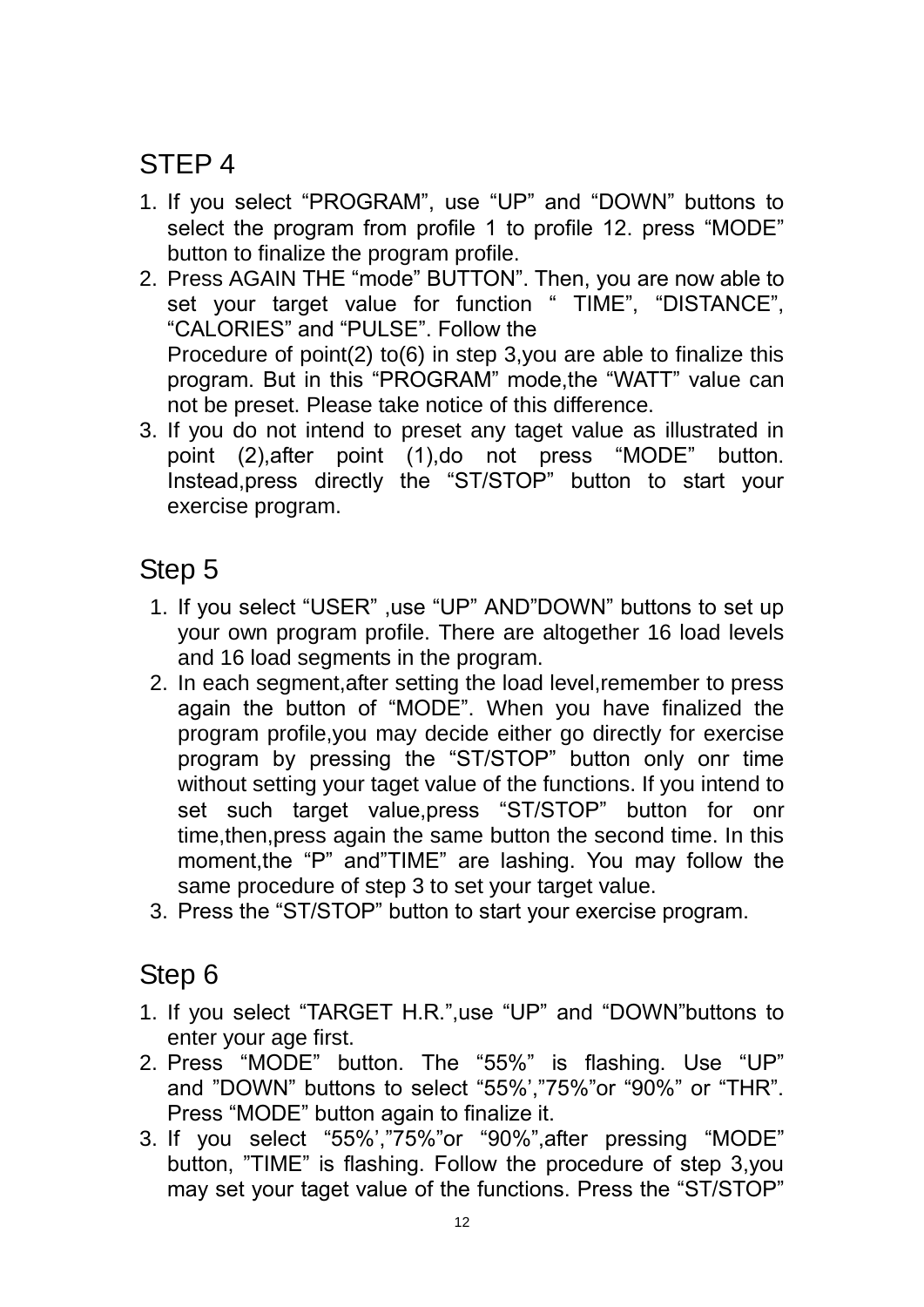button to start your exercise program.

4. If you select "THR",after pressing the "MODE" button,the figure "100" on the LCD of "PULSE" is flashing. Use "UP" and "DOWN" buttons to set your target heart rate. Press "MODE" again to finalize it. Press "ST/STOP" button to start your exercise program.

**To go back to the main programs of "MANUAL", "PROGRAM", "USER" or "TARGET H.R.",you need to stay in "STOP" mode (Top left area of the LCD shows "P") and press one time the "RESET" button. Then, you may use "UP" and" DOWN" buttons to select the above program modes.**



## **Specia**

#### **l Instructions:**

- 1. In "MANUAL" mode,when you have set the "WATT" value,it becomes a speed independent ergometer. The "WATT" value which you have preset will be kept the same whatever you pedaling speed is. That means the tension load will automatically adjusted according to your pedaling speed to keep always the same "WATT" value on the monitor.
- 2. In "TARGET H.R." mode,when you are pedaling the ergometer,keep holding the hand-pulse sensor with your 2 hands on the handlebar. The load tension will keep always the same direction to adjust automatically to let heart rate display keep up with your actual heart rate. The load level will jump one step in each 30 seconds, if you actual heart rate is less than the value shown on the monitor until they are the

Same. then the load level will stay there. If your actual heart rate is higher than your monitor heart rate ,the load level will drop one step each time in every 15 seconds until the heart rate are in the same level. If the load level is already down to the  $1<sup>st</sup>$  level and your actual heart rate is still higher than the monitor value,